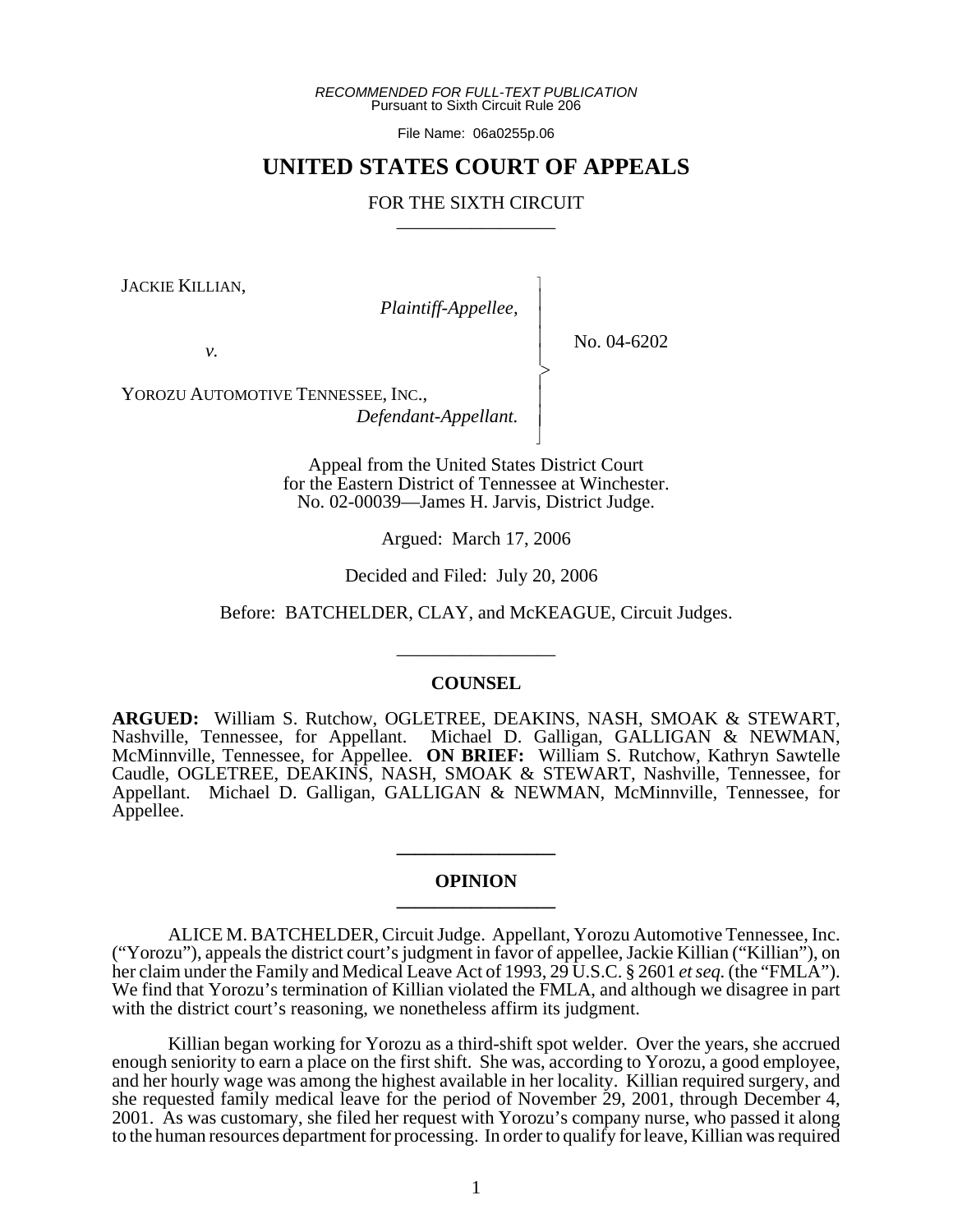to submit a medical certification. Killian's doctor sent her certification via facsimile, and it stated that Killian could not return to work prior to December 10, 2001. Yorozu approved Killian's leave and scheduled her return-to-work date as December 10, 2001.

During surgery, Killian's doctor discovered that her condition was more serious than he had anticipated, and he required Killian to report for a follow-up appointment on December 11, 2001. Killian contacted Yorozu's company nurse on December 4, 2001, and requested a leave extension. The nurse reputedly told Killian, "That's fine. Get a statement and we'll extend the time." Although Killian believed that the nurse had approved her request, Yorozu claims that only the human resources department could grant such an extension. Killian, who believed that she had fifteen days to submit her certification, did not immediately call her doctor.

On December 10, 2001, Killian's supervisor contacted her and inquired about her absence. Killian informed him that the company nurse had extended her leave. The call left her unsettled, and she asked her doctor to provide a new certification to Yorozu as soon as possible. The doctor sent a new certification via facsimile on the same day. It stated that Killian would be unable to work before December 17, 2001. When Killian called the human resources department to ensure that it had received her doctor's notice, Killian's supervisor fired her.

After trying unsuccessfully to regain her job at Yorozu, Killian looked for a new first-shift job with comparable pay. She was unable to accept employment on the second or the third shifts because her husband, who was a long-haul truck driver, was often not available to care for their twelve-year old daughter. Killian checked the unemployment office, read listings in the local newspaper and inquired with friends who worked at other factories, but she was unable to find a comparable position. She decided to apply for a workforce grant in cosmetology, which she received. The grant allowed her to attend school and learn a trade. After she graduated and passed the state licensing exam, Killian found a full-time job at Images, a local hair salon.

Killian filed a complaint against Yorozu alleging that her termination violated the FMLA. After a bench trial, the district court ruled in Killian's favor and awarded her a total of \$55,000 in damages. The court held that Yorozu had unlawfully terminated Killian in retaliation for exercising her FMLA rights and that Yorozu's policy, by its terms, violated the FMLA. Finally, the court found that Killian had mitigated her damages to the extent required by law. On appeal, Yorozu challenges each of the district court's findings.

**I.**

Yorozu alleges that its policy– which required Killian to provide medical recertification prior to expiry of her original leave– did not violate the FMLA. Killian did not provide Yorozu with recertification until the day on which she was originally scheduled to return to work; therefore, Yorozu argues, its termination of Killian was lawful.

The FMLA provides that an eligible employee such as Killian is entitled to medical leave in the event of "a serious health condition that makes the employee unable to perform the functions of the position of such employee." 29 U.S.C. § 2612(a)(1)(D). This leave is not unconditional. To garner its benefit, an employee must abide by the conditions provided in 29 U.S.C. § 2613, which provides, *inter alia*, that an employer may require an employee to submit a doctor's certification of the employee's condition. In addition, an employer may require an employee to report "periodically" on her status and her intention to return to work. 29 U.S.C.  $\S$  2614(a)(5). The employer may also require the employee to "obtain subsequent recertifications on a reasonable basis." 29 U.S.C. § 2613(e).

The FMLA regulations clarify an employee's rights and responsibilities under the act. The regulations relevant to Killian's claim can be divided into two groups: those dealing with notice and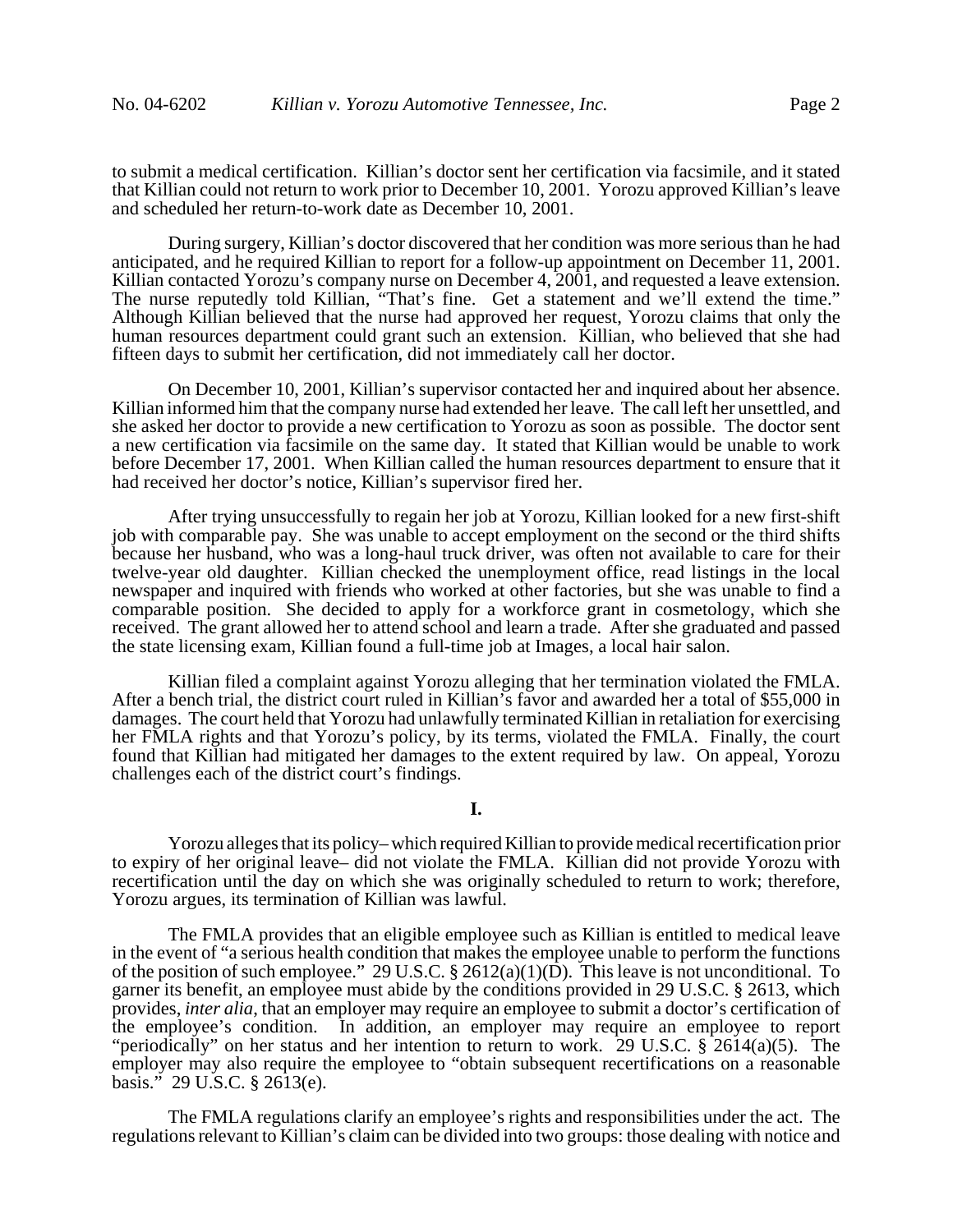those dealing with medical certification. We first turn our attention to notice. Whenever possible, an employee must give her employer sufficient notice of her intention to use family medical leave. 29 C.F.R. § 825.302(a). The notice may be verbal, and it "need not expressly assert rights under the FMLA . . . ." 29 C.F.R. § 825.302(c). Although an employer may require an employee to "comply" with the employer's usual and customary notice and procedural requirements for requesting leave . . . . failure to follow such internal employer procedures will not permit an employer to disallow or delay an employee's taking FMLA leave if the employee gives timely verbal or other notice." 29 C.F.R. § 825.302(d). If an employee fails to give adequate notice, the employer may choose between two courses of action: it may waive the notice requirements or it may delay the employee's leave. 29 C.F.R. § 825.304(a). The regulations also provide:

It may be necessary for an employee to take more leave than originally anticipated. Conversely, an employee may discover after beginning leave that the circumstances have changed and the amount of leave originally anticipated is no longer necessary. . . . In both of these situations, the employer may require that the employee provide the employer reasonable notice (i.e., within two business days) of the changed circumstances where foreseeable.

#### 29 C.F.R. § 825.309(c).

It is clear that Killian provided Yorozu with adequate notice of her need for an extended period of leave. She contacted the company nurse on December 4, 2001, six full days before the expiration of her original leave period. Under the regulations, she could have waited until December 8, 2001. Accordingly, we find that Yorozu was required to extend Killian's leave under 29 C.F.R. § 825.309, unless she failed to provide adequate medical certification under the FMLA and accompanying regulations. Finally, even if Killian's notice had been late, Yorozu's only legal recourse would have been either to waive the notice requirement or to delay her leave. The statute and regulations do not permit an employer to terminate an employee merely for failure to provide timely notice.

Having determined that Killian provided Yorozu with sufficient notice, we turn now to the issue of medical certification. When leave is foreseeable, an employee must provide her employer with medical certification at least thirty days prior to her scheduled absence. 29 C.F.R. § 825.305(b). "When this is not possible, the employee must provide the requested certification to the employer within the time frame requested by the employer (*which must allow at least 15 calendar days after the employer's request*), unless it is not practicable under the particular circumstances to do so despite the employee's diligent, good faith efforts." *Id*. (emphasis added). The regulations detail the consequences of an employee's failure to provide an appropriate medical certification. 29 C.F.R. § 825.311 provides the following:

(a) In the case of foreseeable leave, an employer may delay the taking of FMLA leave to an employee who fails to provide timely certification after being requested by the employer to furnish such certification (i.e., within 15 calendar days, if practicable), until the required certification is provided.

(b) When the need for leave is not foreseeable, or in the case of recertification, an employee must provide certification (or recertification) within the time frame requested by the employer (which must allow at least 15 days after the employer's request) . . . . If an employee fails to provide a medical certification within a reasonable time under the pertinent circumstances, the employer may delay the employee's continuation of FMLA leave. If the employee never produces the certification, the leave is not FMLA leave.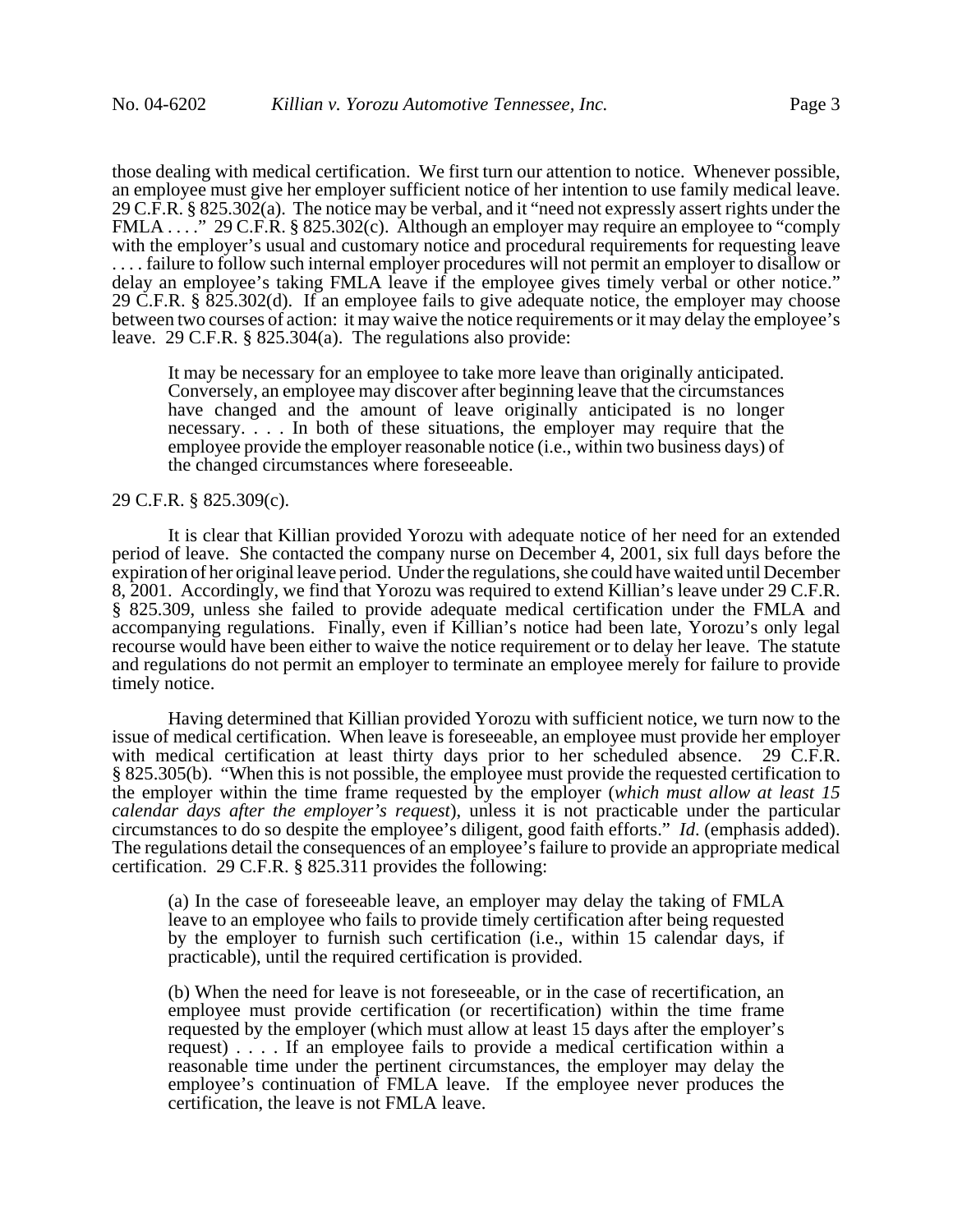29 C.F.R. § 825.311 clearly and unequivocally required Yorozu to provide Killian with fifteen days from the date of its request to submit medical certification supporting her extension of leave. Yorozu requested the additional certification on December 4, 2001, and it terminated Killian six days later, on December 10, 2001. Its action was clearly a violation of the FMLA. Under 29 C.F.R. § 825.311, Killian had fifteen days to provide the certification, not six. We therefore find that Killian's medical certification, provided on December 4, 2001, was timely under the FMLA and that Yorozu's policy, to the extent that it conflicts with 29 C.F.R. § 825.305(b) and 29 C.F.R. § 825.311, is unlawful. Finally, even if Killian had failed to provide the certification in a timely fashion, Yorozu's remedy under the regulations was once again delayed leave, not termination.

Yorozu directs our attention to 29 C.F.R. § 825.310, which permits an employer to require a returning employee to provide a fitness-for-duty certification through a uniformly-applied policy. If an employee fails to provide such certification or new medical certification of a serious health condition at the end of the employee's leave period, "the employee may be terminated." 29 C.F.R. § 825.311(c). We do not believe that this provision applies to Killian's circumstances. Because she gave Yorozu adequate notice of her need for an extension under 29 C.F.R. § 825.309, Killian's leave period had not yet ended at the time of her termination. Furthermore, Yorozu has produced no evidence to suggest that Killian was required to provide a fitness-for-duty certification, a prerequisite to the regulation's application. Yorozu's employee handbook provides that employees "may be required" to provide such a certification, but we find no indication that Yorozu actually requested one from any employee, let alone Killian. As a result, Yorozu cannot rely on 29 C.F.R. § 825.311(c) to explain its termination of Killian.

# **II.**

Having concluded that Killian's notice and medical certification complied with the requirements of the FMLA, we now turn to the question of whether Killian is entitled to recover damages. "This court recognizes two distinct theories for recovery under the FMLA: (1) the 'entitlement' or 'interference' theory arising from 29 U.S.C. § 2615(a)(1); and (2) the 'retaliation' or 'discrimination' theory arising from 29 U.S.C. § 2615(a)(2)." *Hoge v. Honda of America Mfg.,* Inc., 384 F.3d 238, 244 (6th Cir. 2004). In order to establish an FMLA discrimination claim, Killian must demonstrate that: (1) she was engaged in an activity protected by the FMLA; (2) the employer knew that she was exercising her rights under the FMLA; (3) after learning of the employee's exercise of FMLA rights, the employer took an employment action adverse to her; and (4) there was a causal connection between the protected FMLA activity and the adverse employment action. *Arban v. West Publ'g Corp.*, 345 F.3d 390, 404 (6th Cir. 2003). Killian bears the burden of demonstrating a causal connection. *Id*. She must show that the employer's stated reason for terminating her was pretextual and that the true reason for her dismissal was her medical leave. *Id*.

The district court held that Killian had established an FMLA retaliation claim. After reviewing the record and considering the parties' oral arguments, we find that the district court's holding was in error. The record contains no evidence establishing a causal connection between Killian's medical leave and her termination. Instead, the evidence reveals that Yorozu terminated her because she was absent on her return-to-work date. In other words, Killian was not terminated because she departed; she was terminated because she failed to return. Because she has not demonstrated that Yorozu's reason for firing her was pretextual, she cannot prevail on the retaliation theory provided by 29 U.S.C.  $\S$  2615(a)(2).

This does not mean that Killian cannot recover. Even in the absence of retaliation, she may still recover under 29 U.S.C. § 2615(a)(1) for damages caused by Yorozu's interference with her rights under the FMLA. In order to establish an FMLA interference claim, a plaintiff must demonstrate that: (1) she was an eligible employee; (2) the defendant was an employer as defined under the FMLA;  $(3)$  the employee was entitled to leave under the FMLA;  $(4)$  the employee gave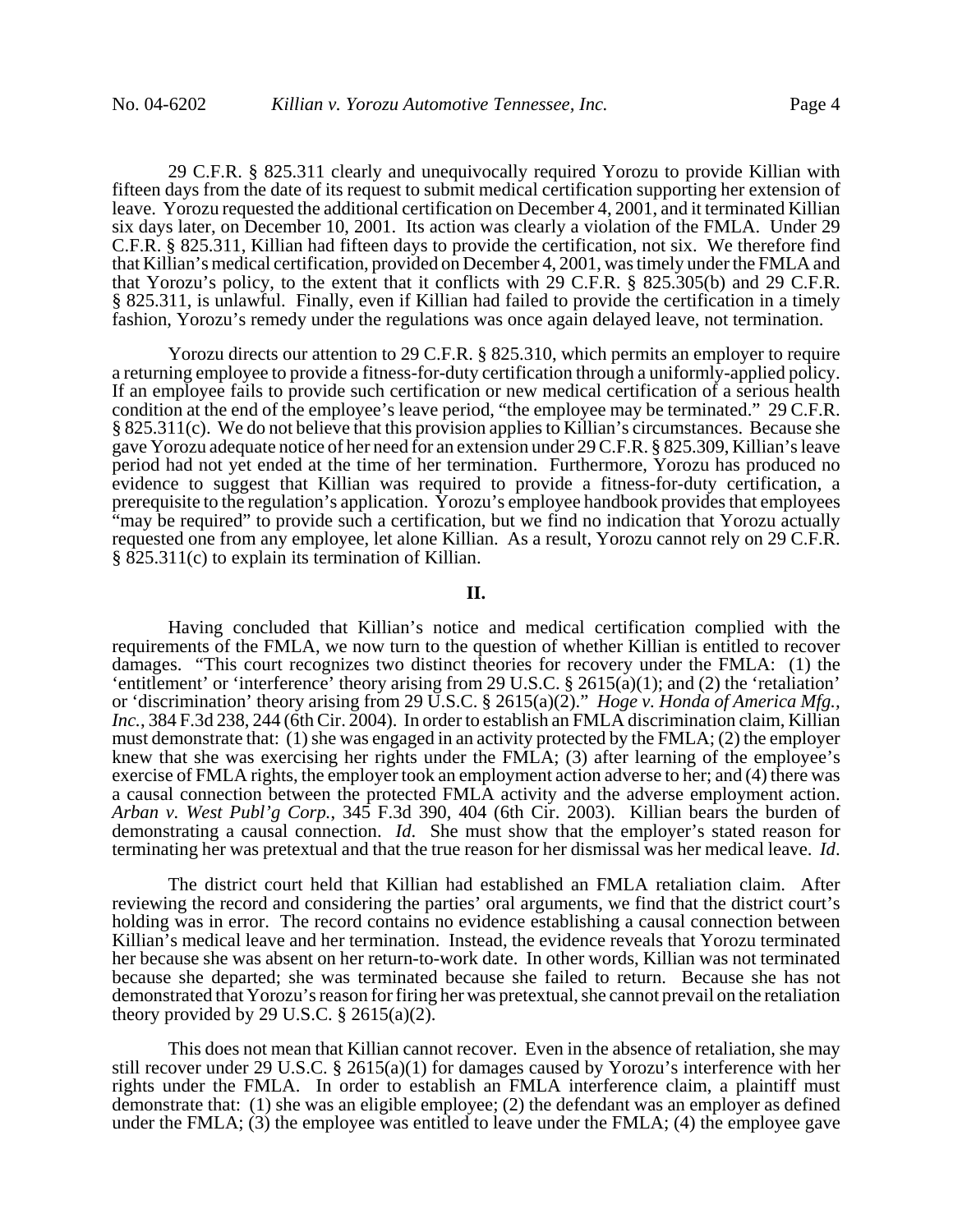the employer notice of her intention to take leave; and (5) the employer denied the employee FMLA benefits to which she was entitled. *Walton v. Ford Motor Co.*, 424 F.3d 481, 485 (6th Cir. 2005).

Killian has established each of the factors described above. The parties do not dispute that Killian was an eligible employee, that Yorozu was a covered employer or that Killian was entitled to leave under the FMLA. In addition, we find that Killian's notice, given orally to Yorozu's company nurse, was sufficient under 29 C.F.R. § 825.302(c) and 29 C.F.R. § 825.309. Finally, by terminating Killian, Yorozu undoubtedly interfered with her rights under the FMLA. The act provides that any eligible employee who takes FMLA leave "shall be entitled . . . to be restored" to the employee's former position or to an equivalent position. 29 U.S.C. § 2614(a). In this case, Killian was not restored at all. Consequently, we find that Yorozu interfered with her FMLA rights in violation of 29 U.S.C. § 2615(a)(1) and that she is entitled to recover her damages.

#### **III.**

In its next assignment of error, Yorozu challenges the district court's holding that Killian adequately mitigated her damages. An employee's mitigation effort is one of several factors that a district court must consider when formulating an award of front pay. *Arban*, 345 F.3d at 406. The sufficiency of an employee's mitigation effort is a question of fact that we review for clear error. *Rasimas v. Mich. Dep't of Mental Health*, 714 F.2d 614, 623 (6th Cir. 1983).

In Title VII cases, we have held that the defendant bears the burden of establishing a plaintiff's lack of diligence in mitigation or the amount of her interim earnings. A defendant satisfies its burden only by establishing that there were substantially equivalent positions available and that the plaintiff did not use reasonable care and diligence in seeking such positions. *Id*. "A claimant is only required to make reasonable efforts to mitigate damages, and is not held to the highest standards of diligence." *Id*. at 624. Finally, the reasonableness of an employee's effort "should be evaluated in light of the individual characteristics of the claimant and the job market." *Id*.

The district court's finding that Killian made a sufficient effort to mitigate her damages was not clearly erroneous. The record shows that Killian used reasonable diligence and care in her job search. She inquired at the unemployment office, checked the classified ads and asked her friends about job openings in the area. Because Killian's job was a high-paying first-shift factory job that took years of seniority to acquire, she was unable to find a substantially equivalent position with another employer. This does not mean that Killian failed to mitigate her damages. The law requires a diligent effort, not fruitful one. *See Rasimas*, 714 F.2d at 624.

Yorozu argues that Killian's enrollment in cosmetology school interfered with her mitigation and should, as a result, limit the amount of Killian's award. We find Yorozu's argument unpersuasive. Killian was unemployed for eight months before entering cosmetology school. It cannot be said that she removed herself from the job market prematurely, and we cannot fault her for embarking upon a new career when there were no comparable positions available in her old one. We therefore join a number of other circuits in holding that enrollment in school after a diligent job search does not constitute a failure to mitigate. *See Miller v. AT & T Corp.*, 250 F.3d 820, 839 (4th Cir. 2001); *Dailey v. Societe Generale*, 108 F.3d 451, 456-58 (2d Cir. 1997); *Smith v. Am. Serv. Co. of Atlanta, Inc.* 796 F.2d 1430, 1432 (11th Cir. 1986); *Hanna v. Am. Motors Corp*., 724 F.2d 1300, 1307-09 (7th Cir. 1984). Accordingly, we agree with the district court that Killian's attempts at mitigation were sufficient.

# **IV.**

Yorozu next challenges the district court's calculation of damages. The district court awarded Killian three months' back pay and \$48,000 front pay, for a total award of \$55,000. Killian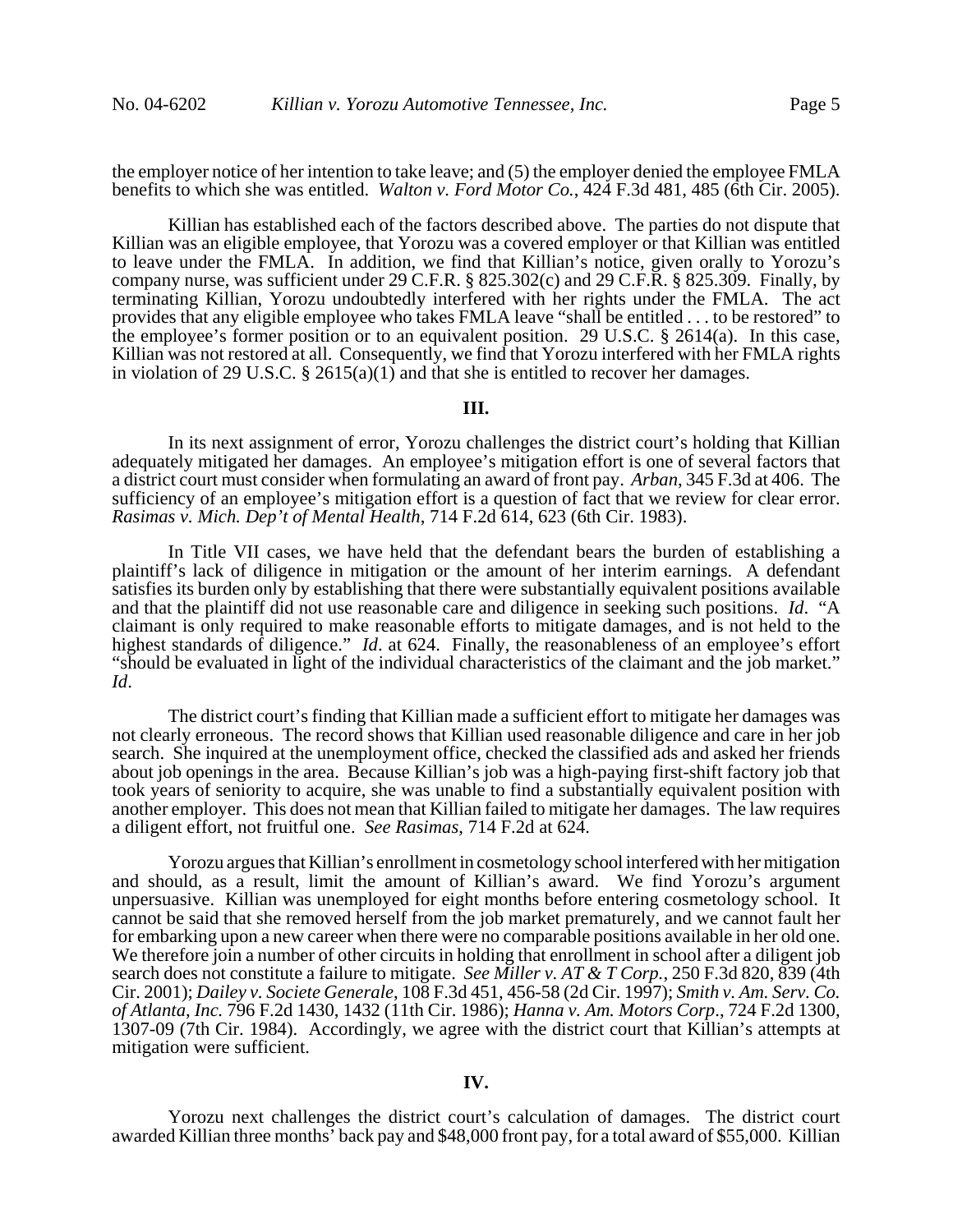has not challenged the sufficiency or calculation of the award. We therefore review the award only to determine whether it was, as Yorozu alleges, excessive. We may disturb the award only if we find that the district court abused its discretion. *United States v. City of Warren, Mich.*, 138 F.3d 1083, 1097 (6th Cir. 1998).

The FMLA provides that any employer who interferes with an employee's rights under the act is liable for damages that include, among other things, "any wages, salary, employment benefits, or other compensation denied or lost to such employee by reason of the violation . . . ." 29 U.S.C.  $§$  2617(a)(1). Here, the district court awarded Killian only three months' back pay even though she was unemployed for eight months prior to her enrollment in school. The award is certainly not excessive. If anything, it is insufficient to compensate Killian for her loss.

Yorozu also challenges the district court's calculation of front pay. In order to determine the front pay award, the district court computed the difference between Killian's salary at Yorozu and her expected earnings as a cosmetologist over a five-year period. Yorozu argues that the court should also have taken Killian's life expectancy and the discount rate into account. Yorozu also complains that the five-year span chosen by the district court was arbitrarily selected. We disagree.

When formulating a front pay award, district courts should consider the following: (1) the employee's future in the position from which she was terminated; (2) her work and life expectancies; (3) her obligation to mitigate damages; (4) the availability of comparable employment opportunities and the time reasonably required to find a substitute; and (5) the present value of future damages as determined through application of the appropriate discount rate. *Suggs v. ServiceMaster Educ. Food Mgmt.,* 72 F.3d 1228, 1234 (6th Cir. 1996). In this case, the district court considered the first, third and fourth factors. In addition, it obviated the need to consider the second factor by finding that, after five years as a cosmetologist, Killian's earnings would be commensurate with her wages at Yorozu. Yorozu is correct in its assertion that the district court failed to consider the fifth factor. We find, however, that the district court's error is offset by its failure to calculate interest on the award in favor of Killian as required by 29 U.S.C. § 2617(a)(1)(A)(ii) and by its failure to account for raises that Killian would have received at Yorozu. As a result, even though the district court's front pay calculation was less than ideal, we decline to grant Yorozu relief.

## **V.**

Yorozu's final assignment of error is that the district court impermissibly considered the testimony of a lay witness, Lou Ann Bottoms. Bottoms, who was a hair dresser from Killian's area, testified about the potential earnings of a cosmetologist in her locale. She was not personally acquainted with Killian. We review the district court's decision on evidentiary matters for an abuse of discretion. *United States v. Talley*, 194 F.3d 758, 765 (6th Cir. 1999).

Federal Rule of Evidence 701 limits the admissibility of lay testimony to opinions and inferences that are (1) rationally based on the perception of the witness; (2) helpful to a clear understanding of the witness' testimony; and (3) not based on scientific, technical or other specialized knowledge within the scope of Rule 702. There is no question that Bottoms' testimony was based on her own perceptions and that it was helpful to understanding other witnesses' testimony – hers was the only voice on the subject of Killian's expected earnings. Yorozu nonetheless argues that Bottoms' testimony was based on scientific, technical or other specialized knowledge, and was therefore inadmissible. We find Yorozu's argument without merit. Bottoms testified about personal observations and reasonable inferences drawn from those observations; therefore, her testimony did not fall within the purview of Rule 702. Finally, even if Bottoms' testimony had been the inadmissible opinion of an unqualified expert, we would still find no abuse of discretion. Because the proceeding was a bench trial, Bottoms' testimony could not unduly